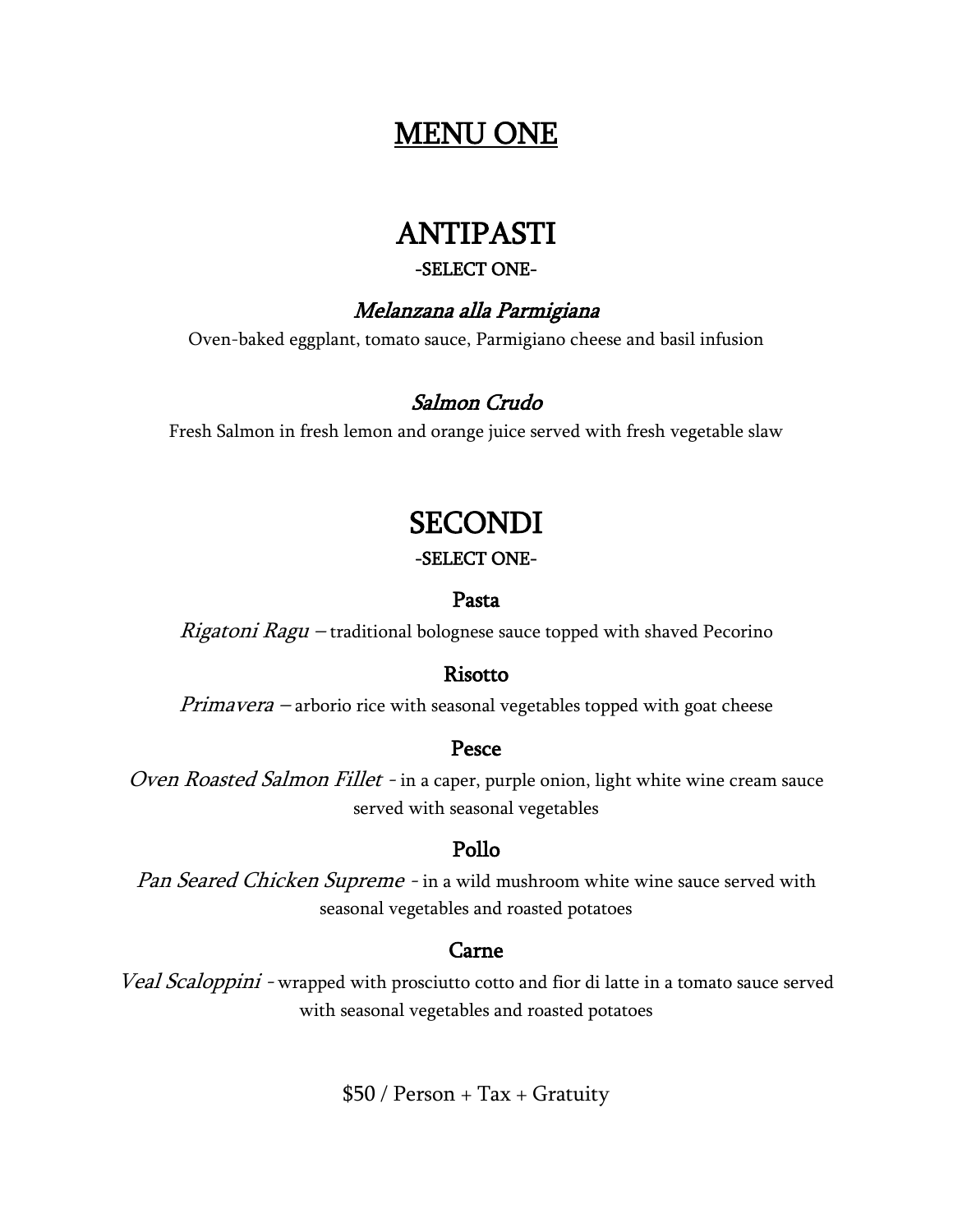## **MENU TWO**

## ANTIPASTI

### -SELECT ONE-

### Insalata Mediterranea

Vine ripe tomatoes, cucumber, black olives and goat cheese in an olive oil and oregano vinaigrette

## Beef Carpaccio

Black peppercorn marinated beef tenderloin, drizzled with truffle essence and lemon juice, topped with arugula and shaved Parmigiano

## **SECONDI**

#### -SELECT ONE-

#### Pasta

Penne – with crispy pancetta and mushrooms in a cream sauce topped with shaved Parmigiano

### Risotto

 $Risotto$  – tomato, shrimp and spinach

## Pesce

Branzino - oven baked fillet of Mediterranean seabass with lemon and parsley served with grilled vegetables

## Pollo

Pan Seared Chicken Supreme - in an artichoke, black olives, bruschetta tomato white wine sauce served with seasonal vegetables and roasted potatoes

## Carne

Veal Scaloppini - in a pizzaiola sauce (black olive, oregano and tomato sauce) served with seasonal vegetables and roasted potatoes

\$60 / Person + Tax + Gratuity **MENU**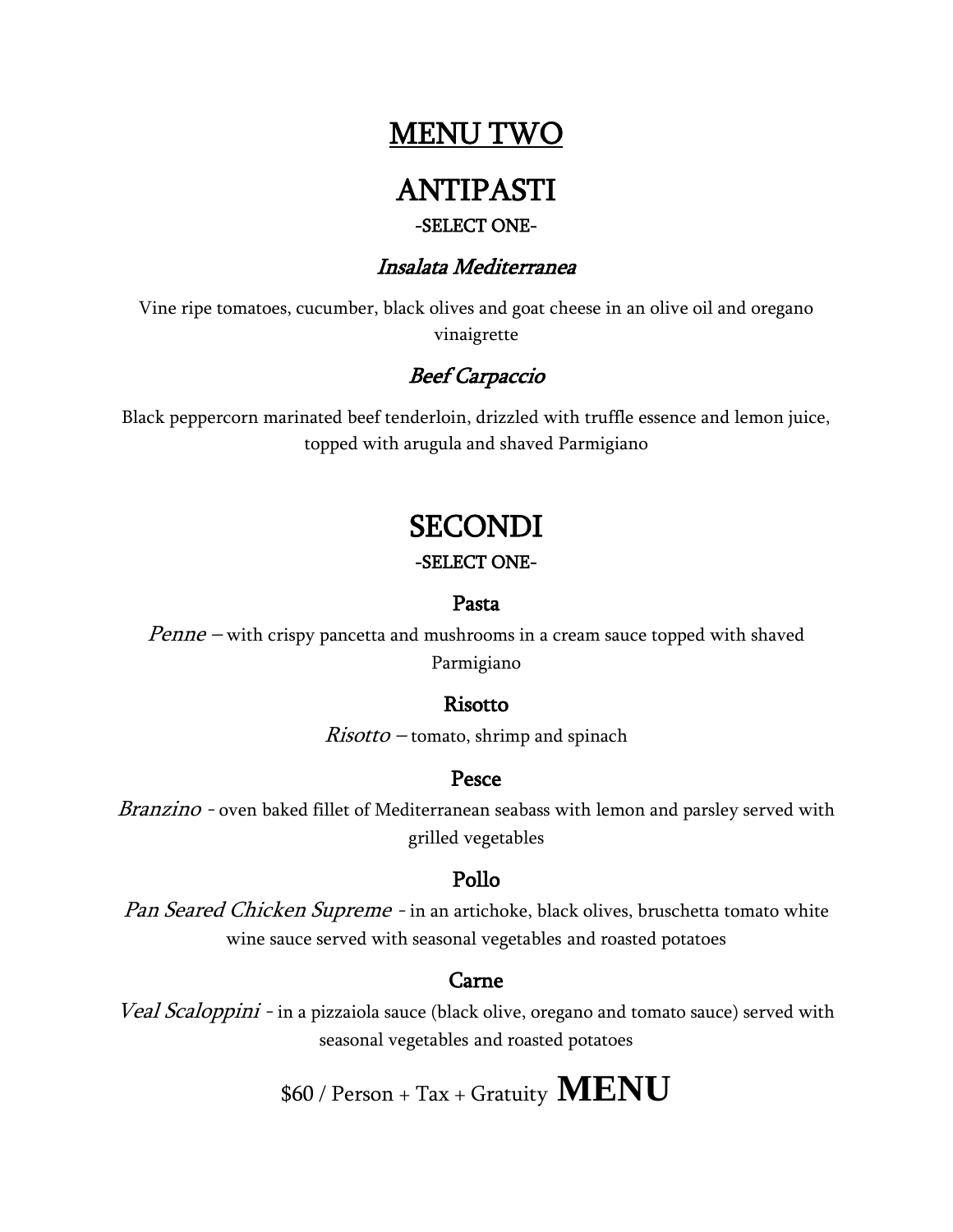## MENU THREE

## **STARTER**

**-SELECT ONE-**

#### **ANTIPASTO**

Arugula, fresh bufala mozzarella, speck and olive oil

#### **SOUP**

Roasted mushroom puree with truffle essence

#### **INSALATA DI MARE**

Homemade seafood antipasto - calamari, shrimp, octopus, carrots, celery and red peppers marinated in lemon and olive oil on a bed of arugula

# **MAIN**

#### **-SELECT ONE-**

#### **PESCE**

*Red Snapper Fillet* - Pan seared fillet of Red Snapper topped with light lemon sauce and served with a lime infused risotto primavera

#### **LAMB**

 $Lamb$  - herb crusted rack of lamb, cooked medium and topped with rosemary red wine reduction, served with potato puree and seasonal vegetable

#### **POLLO**

Chicken Breast Supreme - Chicken breast in a mushroom Marsala wine sauce served with roasted potatoes and seasonal vegetables

#### **RISOTTO**

*Risotto Primvavera* – mixed vegetable risotto topped with goat cheese

#### **PASTA**

Rigatoni - Oven baked rigatoni al cartoccio, with shrimp, scallop, calamari and roasted cherry tomato and olive oil

 $$70 / Person + Tax + Gravity$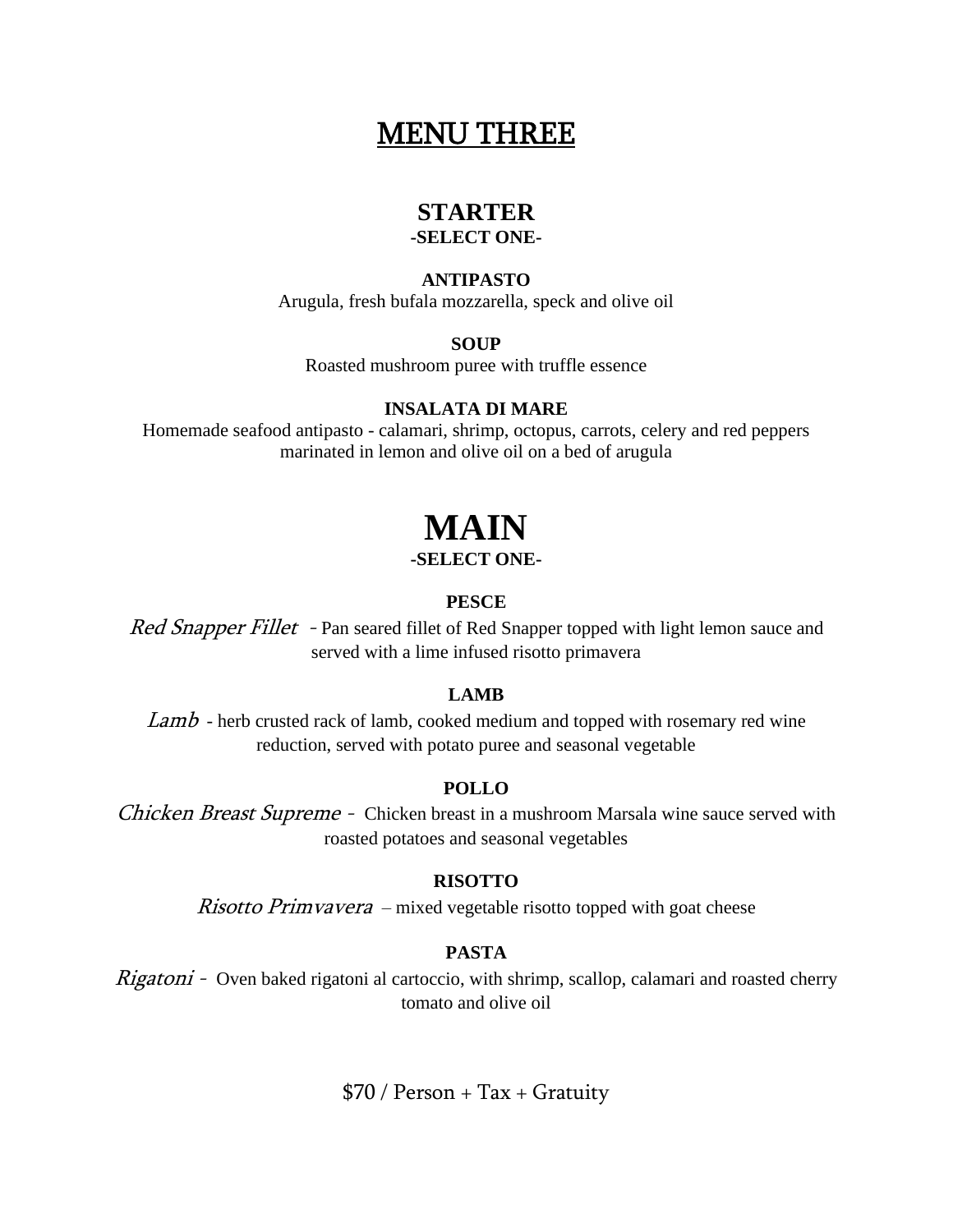## MENU FOUR

### ANTIPASTO PLATTER

A selection of assorted cheese, Italian salumi, black olives, seafood salad, bruschetta, tomato and bocconcini cheese, marinated vegetables and herbed focaccia

## PRIMO

#### -SELECT ONE-

#### Pasta

Penne – with gorgonzola cheese and pesto in tomato cream sauce

#### Risotto

 $Risotto$  – arborio rice with porcini mushrooms and truffle essence topped with shaved Parmigiano

## **SECONDI**

### -SELECT ONE-

#### Pesce

Red Snapper Fillet – Pan seared filet of red snapper topped with salsa verde and served with seasonal vegetables

### Pollo

Chicken Breast Supreme - in a mushroom Marsala sauce served with roasted potatoes and vegetables

#### Carne

Lamb shan $k$  – slowly braised lamb shank in a light tomato sauce served with gorgonzola polenta

 $$70 / Person + Tax + Gravity$